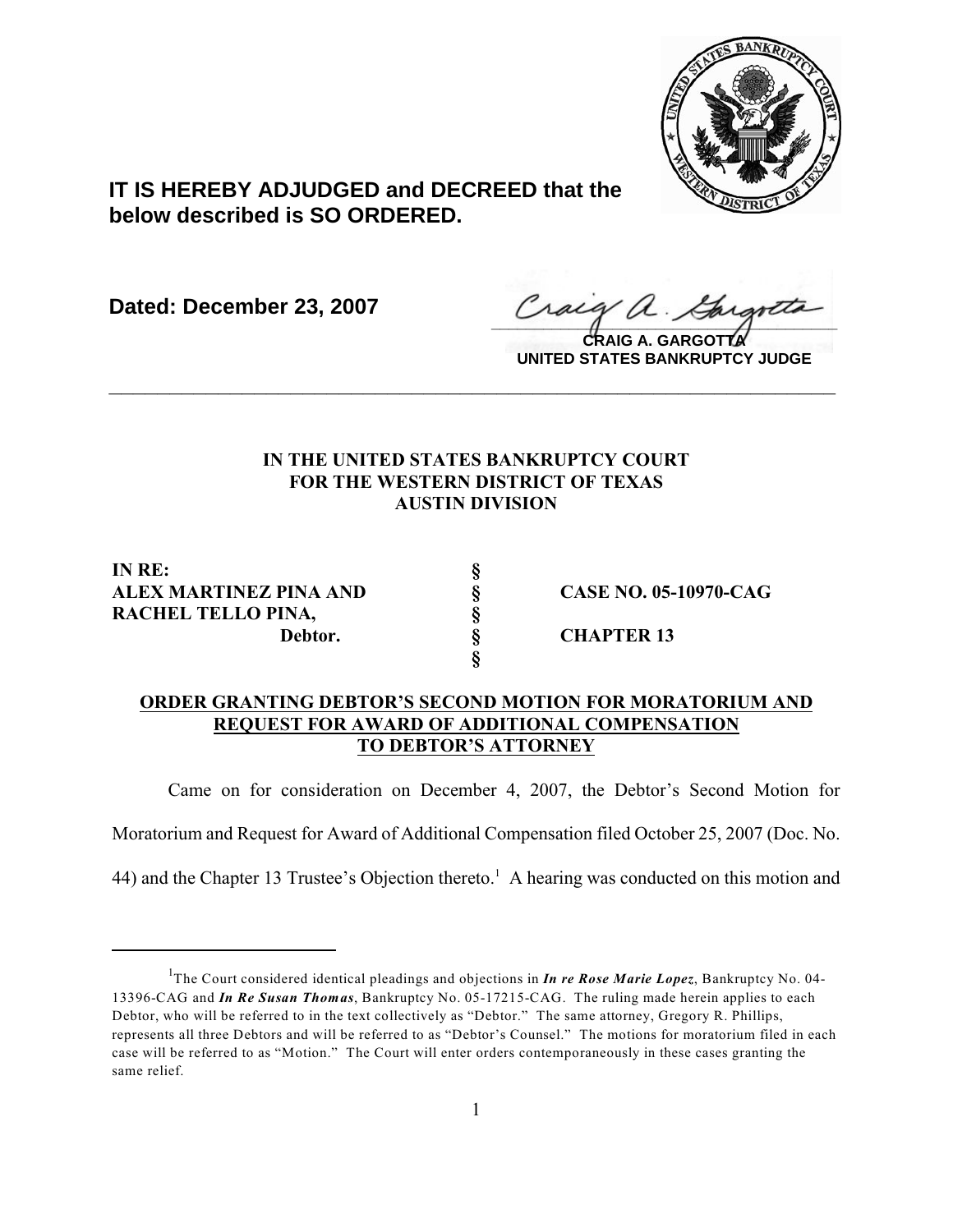related pleadings. After considering the pleading and evidence of counsel, the Court took this matter under advisement. The Court has subject jurisdiction over this matter under 28 U.S.C. §157 and §1334. This matter is a core proceeding as defined under §157(a)(b)(2)(A)(matters concerning the administration of the estate). For the reasons stated herein, the Court finds that the Debtor's Motion should be **GRANTED**.

The facts in all three cases are nearly identical. All three cases were filed prior to the October 2005 effective date of the Bankruptcy Abuse Prevention Act and Consumer Protection Act of 2005 (BAPCPA). In all three cases, the Debtor filed a Chapter 13 petition, and the Court has confirmed a Chapter 13 Plan. None of the Debtors had sought a previous moratorium of plan payments. Until the filing of the Motion, the Debtor was current on Chapter 13 plan payments. The Debtor's first motion for moratorium was denied for lack of service on all interested parties because that motion was, in the Court's judgment, analogous to a motion to modify plan and all affected parties should have notice of the relief sought. Debtor's Counsel then filed the subject Motion, serving it on all affected parties. In all three cases, the Debtor is seeking a 60-day moratorium of plan payments for the following reasons: Ms. Lopez is having hip replacement surgery and needs six weeks to recover; Mr. Pina is out of work and is looking for new employment; and Ms. Thomas is out of work and is looking for a new job. In each motion, Debtor's Counsel requests attorney's fees of \$300.00 for time spent on the motion and expenses. A separate fee application summary was included with each Motion.

The Trustee did not object to the merits of the Motion in that the Debtor had shown good cause for the moratorium. The issue in all three matters was Debtor's Counsel's entitlement to attorney's fees.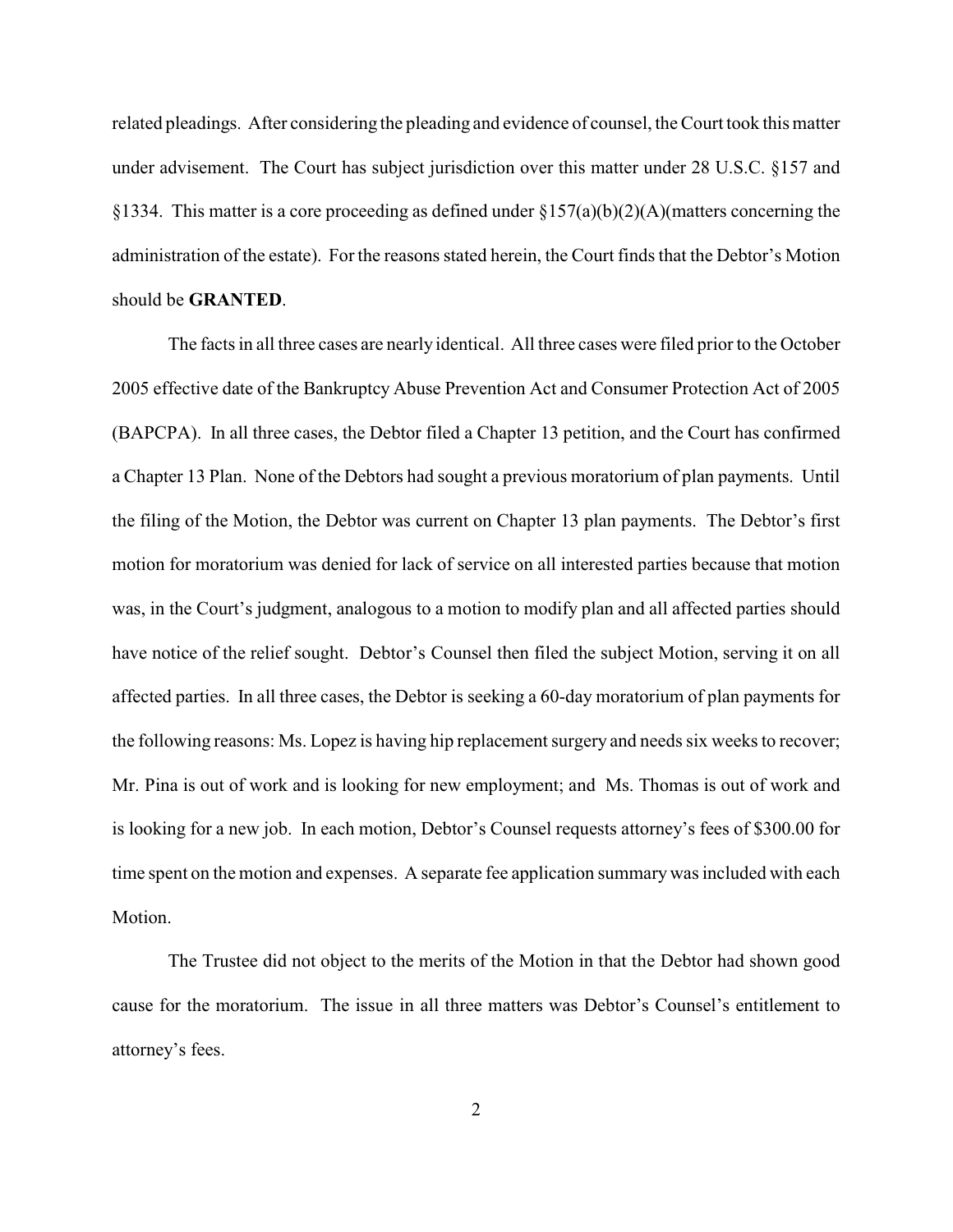Debtor's Counsel argued at hearing two bases for the requested relief. First, Debtor's Counsel noted that the Chapter 13 Trustee had changed her practice of allowing a debtor to make a first request for moratorium without the necessity of filing a written request for moratorium in the case. As such, the Trustee was no longer granting an initial motion "informally." Second, Debtor's Counsel argued that a motion for moratorium was actually a motion to modify plan. Assuming that a motion for moratorium is a motion to modify plan, the Court could award fees and avoid a provision of the Court's Standing Order Relating to Attorneys Fees in Chapter 13 Cases in the Austin Division dated March 1, 2007. This Standing Order established a benchmark fee that attorneys can receive for filing routine, non-business chapter 13 cases and with the fee presumed to include work associated with routine motions such as requests for moratorium of plan payments. A motion to modify a plan is not listed as a routine motion.

The Chapter 13 Trustee countered Debtor Counsel's arguments that service was not proper under Bankruptcy Rule 9013 and Standing Order governing service. Second, the Trustee argued that the Motion was included within the work presumed as included within the benchmark fee stated in the Standing Order dated March 1, 2007.<sup>2</sup>

As an initial matter, the Court is satisfied that Debtor's Counsel properly served the Motion in accordance with Bankruptcy Rule 9013 and the Local Standing Order for Chapter 13 Case Administration for Austin Division dated October 24, 2005. Further, the Court agrees with Debtor's Counsel's argument that requests for moratoriums are in actuality a motion to modify the plan under §1329 of the Bankruptcy Code. Such motions certainly alter the timing of repayments to creditors

 $2$  The Court notes that this same presumption of a motion for moratorium being included in the benchmark fee is also stated in the Standing Order covering the Austin Division dated Oct. 25, 2005, and the Bankruptcy Court Local Rules for the Western District of Texas that were in effect through Nov. 7, 2005.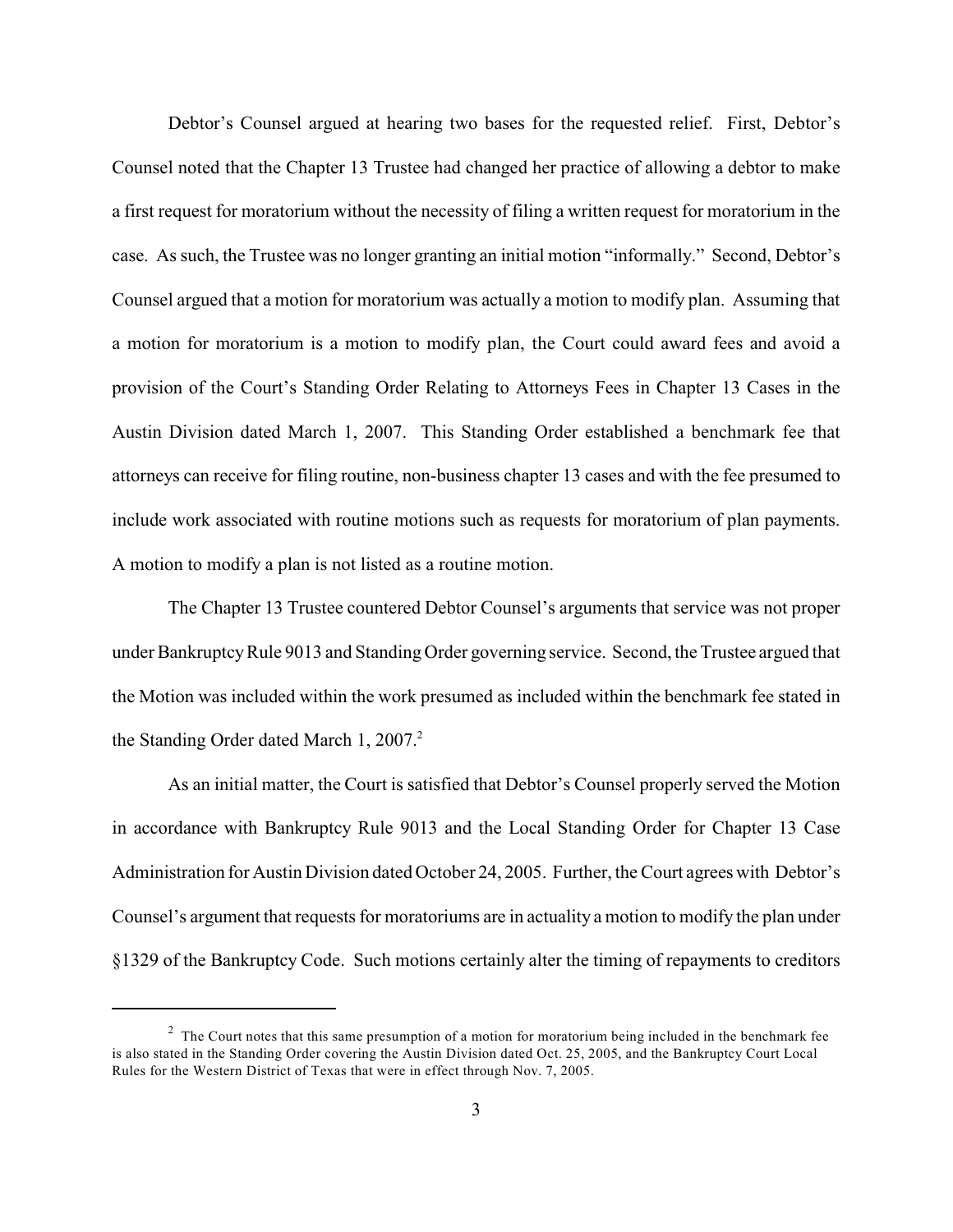by extending a plan's duration to cover the missed months of payments, not exceeding the sixtymonth limit of  $\S 1322(d)$ . A payment moratorium that would extend the plan term beyond 60-months would require a debtor to attach an amended budget and amended schedules "I" and "J" to show that the debtor could complete the modified plan with increased repayment amounts to creditors. There is simply no other way to connote a request for moratorium with any other provision of the Bankruptcy Code other than a motion to modify plan.

Thus, a motion for moratorium must be measured against the same standards for modification of a plan under §1329. Here, the Debtor is only seeking a suspension of payments, affecting the timing of repayments to creditors. The Court must measure the good faith of each Debtor's claim for relief. The grounds for relief recited in each Motion appear to be beyond the control of the Debtor and have merit.

Both Standing Orders (dated Mar.1, 2007 and Oct. 24, 2005) allow an attorney to seek fees for filing motions that are otherwise presumed to be routine motions and included within the benchmark fee if the attorney shows cause to receive additional fees. The Motions at issue do not show any such cause. Therefore, an award of fees to Debtor's Counsel at least facially violates the terms of these Standing Orders. However, the three cases at issue were filed prior to BAPCPA and were, at the time of filing, subject to a lower benchmark fee.<sup>3</sup> The benchmark fee in effect post-BAPCPA was increased to account for the additional requirements that BAPCPA imposes on consumer lawyers. Each of the Debtor's plans were confirmed at 55 months or less, and, with an extension of two months to account for the moratorium request, none of the plans exceed the 60

<sup>&</sup>lt;sup>3</sup> A review of the Disclosure of Compensation of Attorney for Debtor filed in each of the three cases shows the following: in the *Lopez,* the debtor's attorney was being compensated a flat fee of \$2,316.00; in the *Pina* case, the compensation was \$2,306.00; and in the *Thomas* case, the compensation was \$2,316.00.